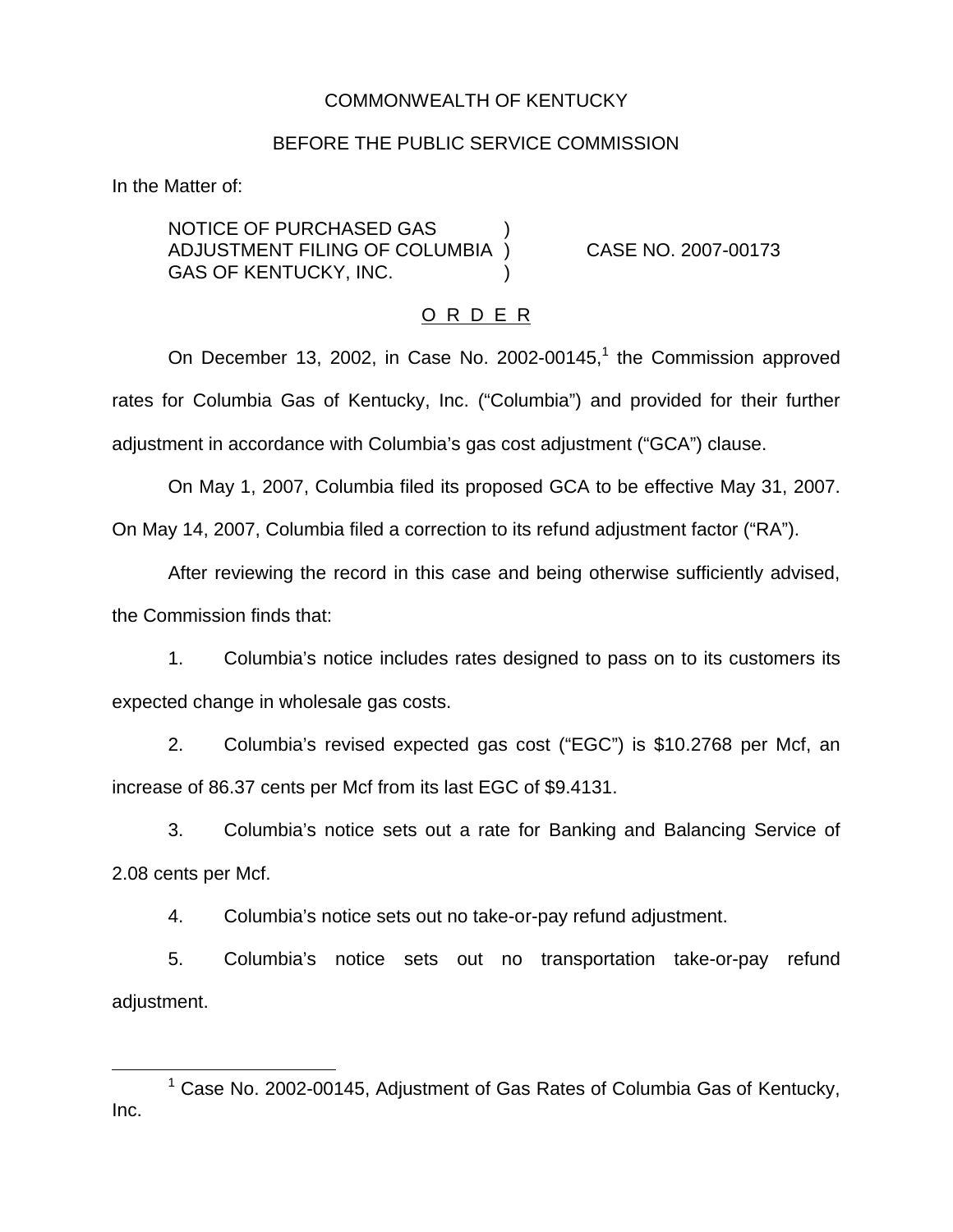6. Columbia's notice sets out a current quarter RA of (.65) cent per Mcf. Columbia's notice sets out a total RA of (.65) cent per Mcf, which is a decrease of .58 cent per Mcf from the prior RA.

7. Columbia's notice sets out an annual actual cost adjustment of (\$1.9761) per Mcf, which is no change from the previous rate.

8. Columbia's notice sets out a balancing adjustment of (\$1.1408) per Mcf, which is no change from the previous rate.

9. Columbia's notice sets out a Special Agency Service refund adjustment of (.02) cent per Mcf, which is no change from the previous rate.

10. Columbia's notice sets out a Gas Cost Incentive Adjustment of .51 cent per Mcf, which is a decrease of 2.3 cents per Mcf from the previous rate.

11. Columbia's approved gas cost recovery rate ("GCR") is \$7.1583 per Mcf, which is 83.49 cents per Mcf more than its previous GCR of \$6.3234.

12. The rates in the Appendix to this Order are fair, just, and reasonable, and should be approved for billing with the final meter readings of the first billing cycle of June 2007, beginning on May 31, 2007.

IT IS THEREFORE ORDERED that the rates in the Appendix to this Order are approved for billing with the final meter readings beginning on May 31, 2007.

Done at Frankfort, Kentucky, this 24<sup>th</sup> day of May, 2007.

By the Commission

ATTEST:

**Executive Director** 

Case No. 2007-00173